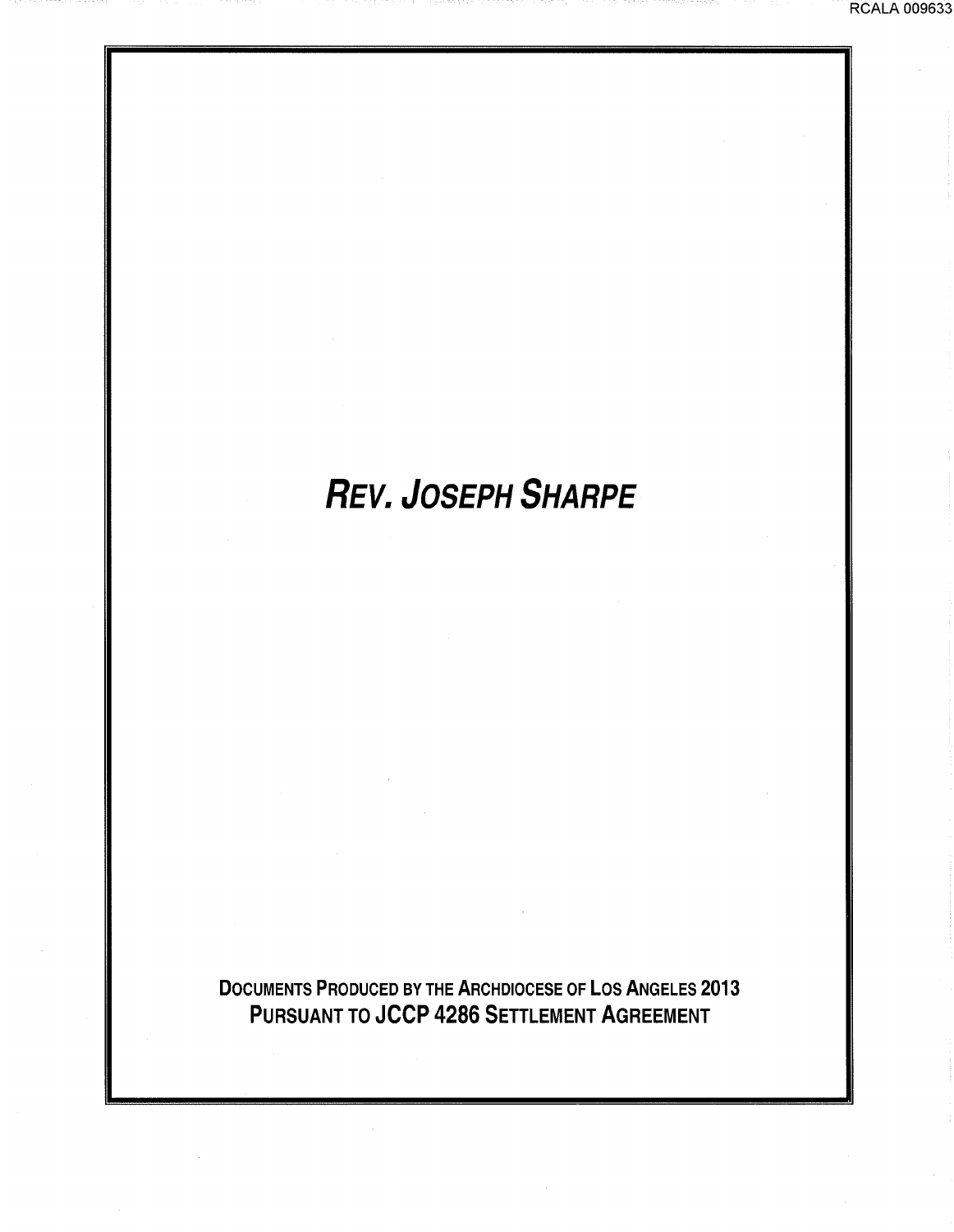Clergy Assignment Record (Detailed)

## Rev Msgr Joseph Francis Sharpe

Current Primary Assignment

Birth Date 4/16/1914 Birth Place Denver, Denver, USA Dlaconate Ordination Priesthood Ordination Diocese Name Date of Incardination Religious Community Ritual Ascription Ministry Status Canon State **Diocesan Monsignor** *Incard Process* Begin Pension Date

4/27/1943 Archdiocese of Los Angeles 4/27/1943

Latin Deceased

Age: Deanery:

**Seminary** Ethnicity

catholic .Uhiversity of America American {USA)

#### Fingerprint Verification and Safeguard Training

Date Background Check Virtus Training Date

#### Assignment History

| Assignment                                                                                                                                                                |            | <b>Beginning Date Completion Date</b> |
|---------------------------------------------------------------------------------------------------------------------------------------------------------------------------|------------|---------------------------------------|
| Deceased, R.I.P. Files sent to archives on 10/04/2001.                                                                                                                    | 11/2/1999  |                                       |
| Living Privately                                                                                                                                                          | 12/2/1997  | 11/1/1999                             |
| Director, Active Service, of Tidings, 1977 and 1979. Dates not known.                                                                                                     | 1/1/1977   | 12/31/1979                            |
| Archdiocesan Catholic Center, Los Angeles Defender of the Bond, Active<br>Service, Notary, Advocate and Defender of the Bond, Matrimonial<br>Tribunal. End date not known | 12/18/1973 | 12/31/1976                            |
| Santa Clara Catholic Church, Oxnard Pastor Emeritus, Retired                                                                                                              | 8/15/1973  | 11/1/1999                             |
| Santa Clara Catholic Church, Oxnard Pastor, Active Service                                                                                                                | 7/14/1964  | 8/14/1973                             |
| Domestic Prelate, Elevated                                                                                                                                                | 12/8/1961  | 11/2/1999                             |
| Christ the King Catholic Church, Los Angeles Resident, Resident,<br>Administrator in absence of pastor                                                                    | 10/24/1960 | 7/13/1964                             |
| Superintendent, Active Service, Superintendent for High Schools and<br>Colleges                                                                                           | 2/9/1960   | 7/13/1964                             |

RCALA 009634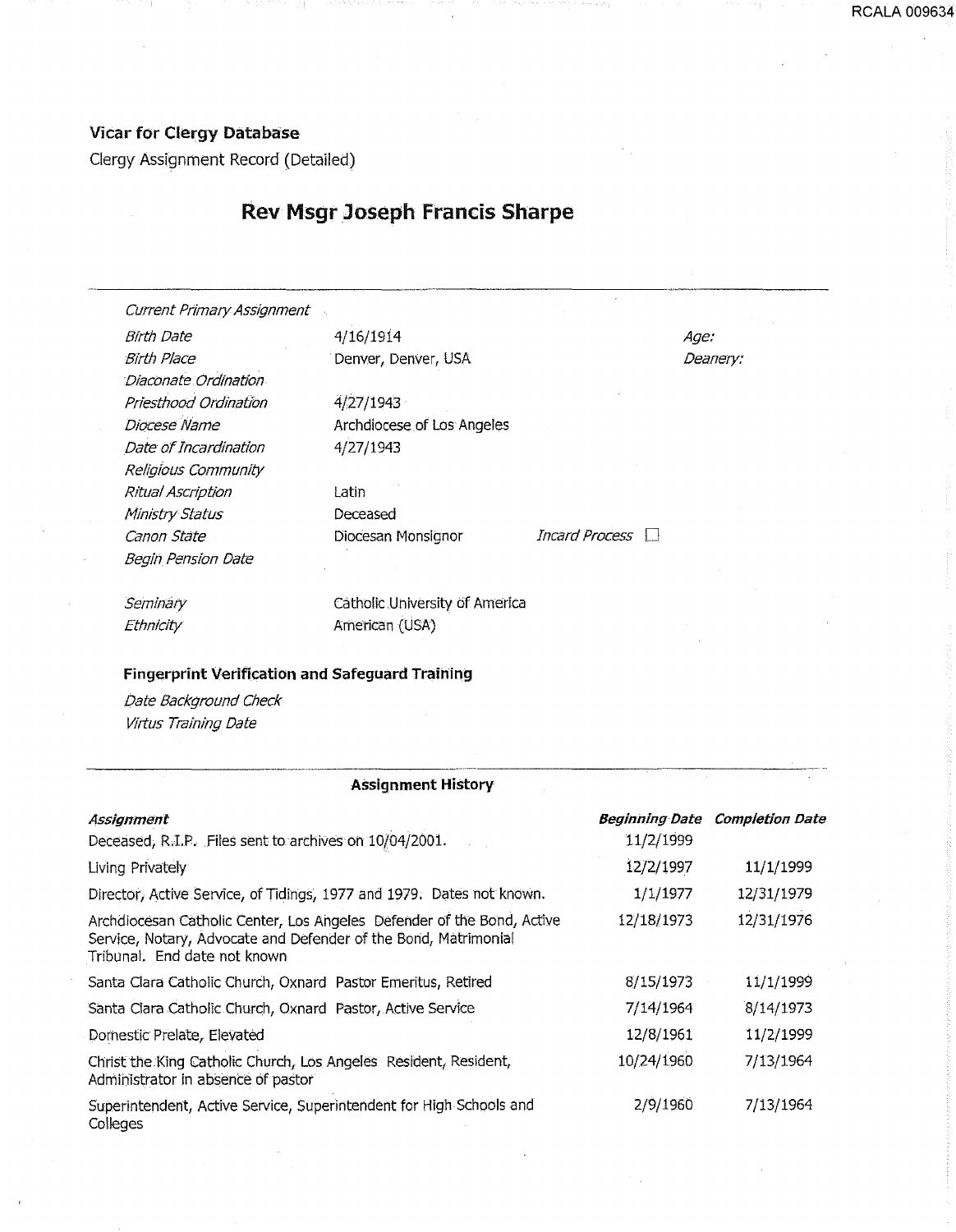**RCALA 00963** 

| Cathedral Chapel, Los Angeles Resident, Resident                                                                       | 2/9/1960  | 10/23/1960 |
|------------------------------------------------------------------------------------------------------------------------|-----------|------------|
| Pius X-St. Matthias High School, Downey Resident, Resident                                                             | 1/1/1955  | 2/8/1960   |
| St. Emydius Catholic Church, Lynwood Resident, Resident, Pro tem. Exact<br>end date not known                          | 9/1/1953  | 12/31/1954 |
| Pius X-St. Matthias High School, Downey Principal, Active Service                                                      | 5/12/1953 | 2/8/1960   |
| St. Timothy Catholic Church, Los Angeles Resident, Resident                                                            | 9/1/1952  | 6/12/1953  |
| Education-Teacher/Faculty, Active Service, Catholic Girls High School.<br>Exact start date not known                   | 9/1/1952  | 5/11/1953  |
| Associate Pastor (Parochial Vicar), Active Service, Exact end date not<br>known                                        | 7/16/1952 | 8/31/1952  |
| Study Assignment, Catholic University, Washington D.C. Exact start date<br>not known                                   | 12/2/1951 | 7/15/1952  |
| Our Lady of Victory Catholic Church, Compton Associate Pastor (Parochial<br>Vicar), Active Service, End date not known | 5/21/1951 | 12/1/1951  |
| Chaplain, Assigned outside the Archdiocese, Start and end dates not known                                              | 1/2/1949  | 12/31/1950 |
| St. Agnes Catholic Church, Los Angeles Associate Pastor (Parochial Vicar),<br>Active Service, End date not known       | 7/2/1946  | 1/1/1949   |
| Visitation Catholic Church, Los Angeles Associate Pastor (Parochial Vicar),<br><b>Active Service</b>                   | 4/22/1946 | 7/1/1946   |
| Chaplain, Assigned outside the Archdiocese, Start date not known                                                       | 9/10/1944 | 4/21/1946  |
| Transfiguration Catholic Church, Los Angeles Associate Pastor (Parochial<br>Vicar), Active Service, End date not known | 3/21/1944 | 9/8/1944   |
| Holy Name of Jesus Catholic Church, Los Angeles Associate Pastor<br>(Parochial Vicar), Active Service                  | 5/4/1943  | 3/20/1944  |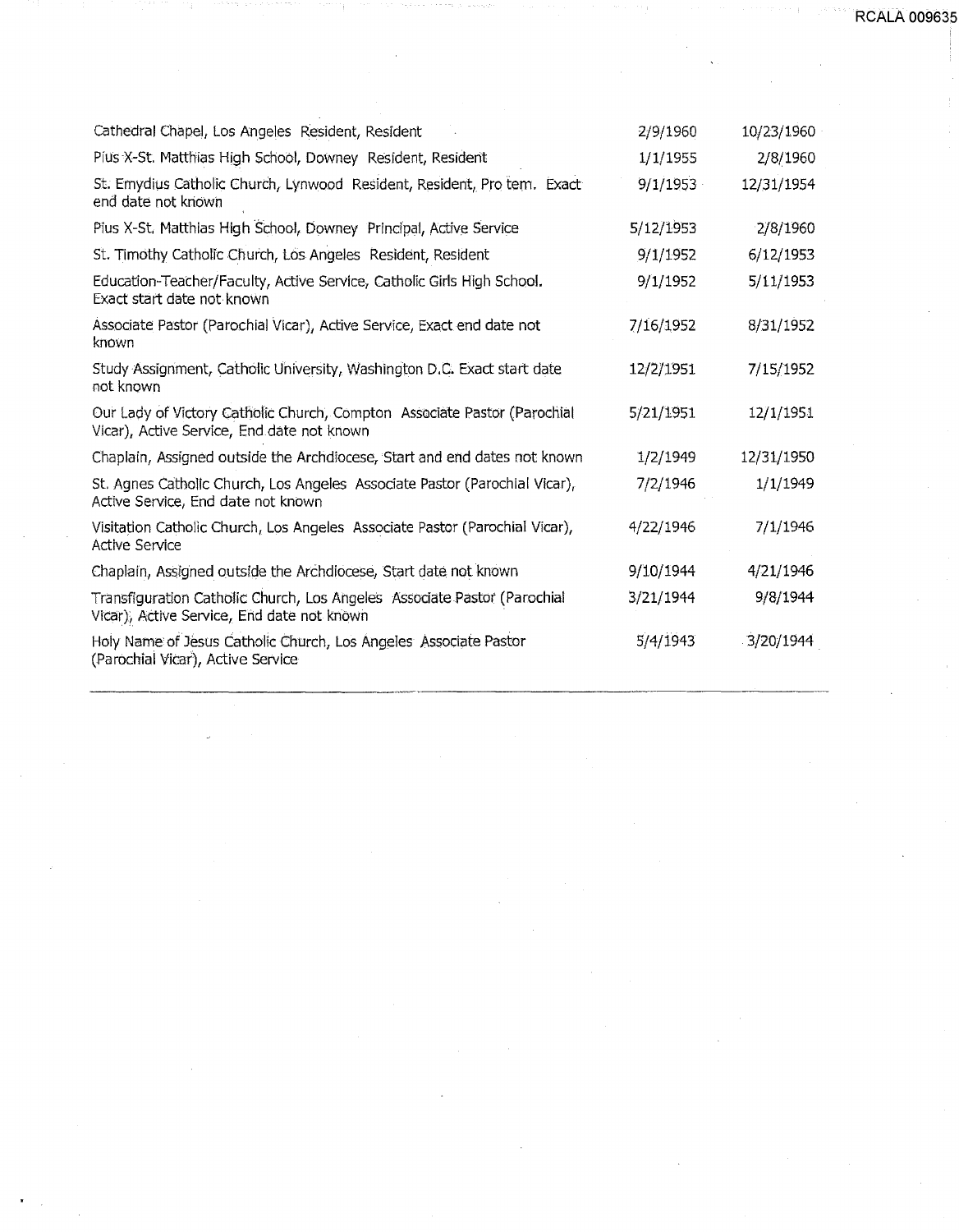Date  $5 - 12 - 71$ 

Dear Archbishop Manning:

..

I am writing this letter to you concerning a priest in the Archdiocese. But before coming to this decision. I consulted many hours with my spiritual director. He is REDACTED from St. John's Seminary. I believe that I have an obligation to write to you since I feel that this priest may be hurting someone else as he has hurt me.

First. may I tell you something about myself. My name is REDACTED\_ I am *23,* and belong to Mary Star of the Sea Parish in Port Hueneme. I am from a broken home. My mother REDACTED REDACTED and my dad REDACTED • I have a sister and two REDACTED and my dad REDACTED . I have a sister and two<br>brothers but I don't know my brothers since the family was broken<br>wy sister and RFDACTED . Wy sister and RFDACTED up REDACTED **and CEO**<br>REDACTED We were brought up together.REDACTED REDACTED We were brought up together.REDACTED<br>REDACTED were our REDACTED wer REDACTED **CurREDACTEL** were good people, and although they meant well in everything they did, they were overly strict. As a result I was afraid of them and became very confused and unhappy.

In this state of fear and confusion I became very scrupulous. They made me feel so guilty about everything I did, I kept confessing the same things over and over again.,. but I never seemed to find peace.

When I was a junior in High School, I heard about general confessions. Trying again to find peace of mind, I asked one of the nuns to help me prepare for a general confession. She said she would but seeing that she was very busy, I decided to ask one of the priests of the parish. This is where I met Monsignor Sharpe. He was very kind and seemed interested in helping me. We talked and that evening I made my confession. The following couple of days I was up in the clouds with happiness. Because I was so<br>grateful I thought I should thank REDACTED – for his help and kindness. grateful I thought I should thank REDACTED

That weekend I went to see him and he became very affectionate with me. At first I allowed him to express his affections but then I realized that it was wrong and I told him so. He answered that I didn't know the difference between what was sinful and what was not. I believed him and let everything pass.

I began to see him more often and as time passed our relationship became more and more serious. Deep down in my heart I knew our relationship was wrong and sinful, but I couldn't seem to stay away from him. My experience with him has caused me much unhappiness and guilt. I fully acknowledge my part of the guilt because I should have known better. I was a confused person but as I said deep down I knew having sexual relations outside of marriage was wrong, especially with a priest.

I never had any intention of revealing anything of this to you or to anyone, for I felt it was something I had to live with and do penance for. Now, however, I feel it should come to your attention since I recently found out, through my brother-inlaw, that Msgr. Sharpe also had an improper relationship with my sister which has caused her much mental suffering. She doesn't know that I know this and neither she nor my brother-in-law

25959

RCALA 009636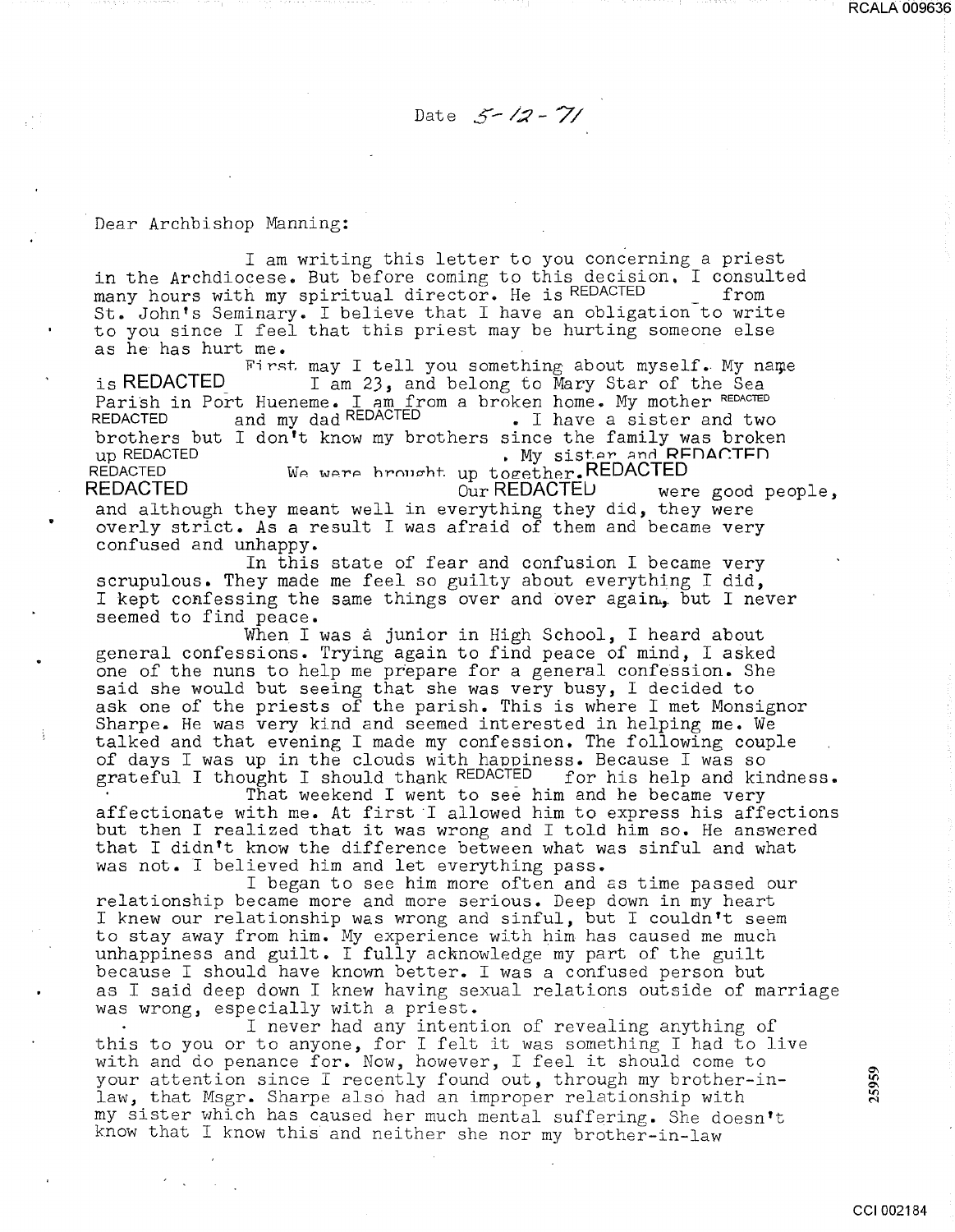know about my affair.

Bishop Manning, I feel that if he has done this before, he is capable of doing this again and hurting someone else. I endured five years of confusion and guilt while I knew himm I wouldn'y want anyone else to go through this.

My intentions are not to hurt him but to help him if he needs help. I would be willing to speak to you personally, if you think it necessary. I have prayed that I would do the wight thing and have sought the guidance of my spiritual director. I have given Father Goerge permission to speak to you concerning this case and to reveal any of our conversations in direction.

If you wish to communicate with me, please send<br>any letter through REDACTED as I am presently living with as I am presently living with my sister and brother-in-law and I do not want them to know what is going,on.

I am very sorry to burden you with such a terrible cross. I will pray that you receive the grace to do the right thing.

Sincerely in Christ,

### **REDACTED**

2